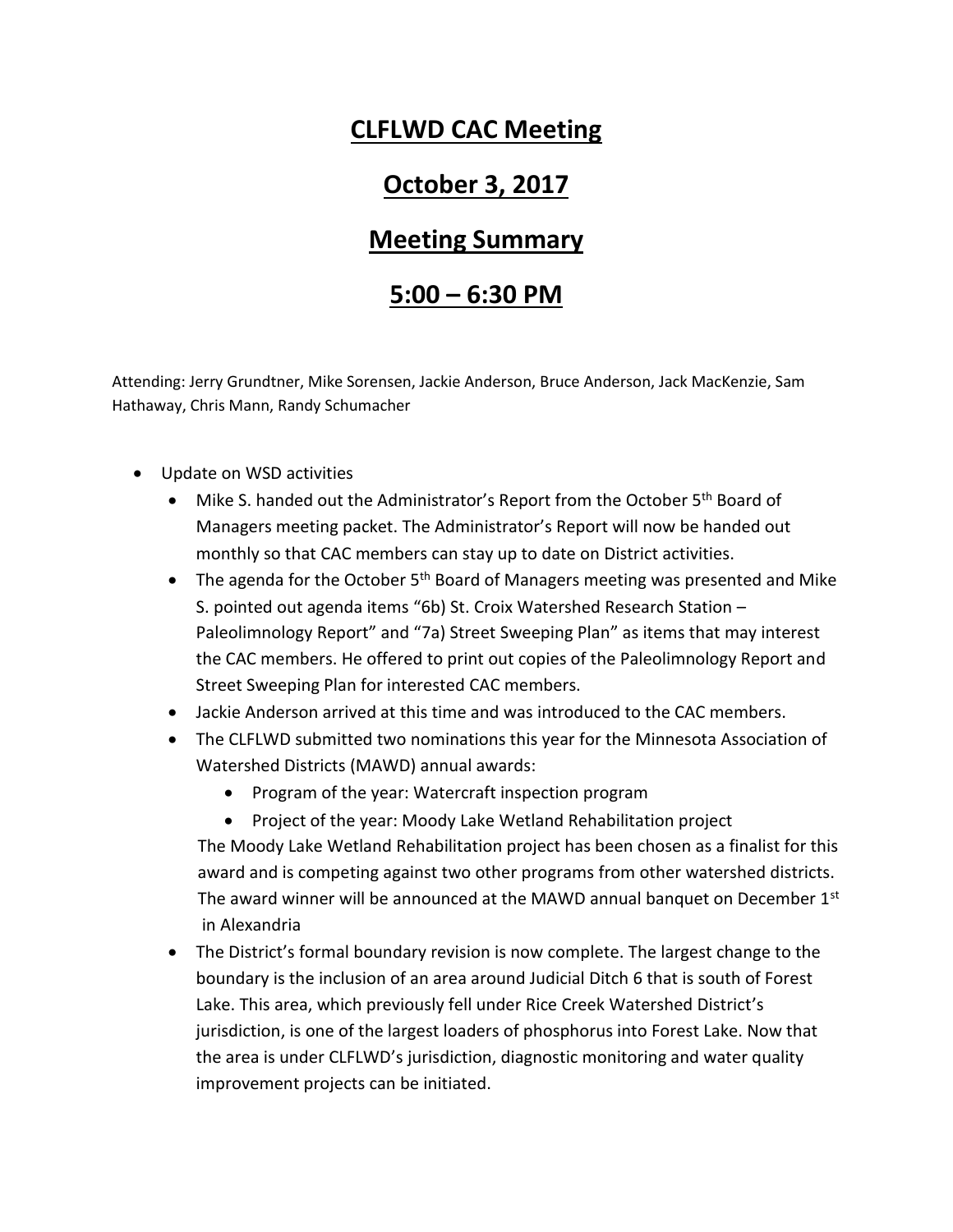- Concordia College, in conjunction with Minnesota Lakes and Rivers Advocates, recently published a study that characterized the lake associations in Minnesota. The study found that Minnesota lake associations contribute more than 1.2 million volunteer hours and \$6.3 million to protect and improve Minnesota's lakes each year.
- Updates from Jack MacKenzie
	- Trails, Parks and Lakes commission updates
		- Jack mentioned that the City of Forest Lake has a seldomly-used park in the Rice Creek Watershed District (RCWD) portion of Forest Lake and Jack has encouraged the commission to consider giving that land to RCWD so that they can use it for a water quality improvement project.
	- Stenciling event
		- $\bullet$  The stenciling project on September 23<sup>rd</sup> was a success. Jack was able to find the following sponsors for the event: Kodiak Coffee, Big Apple Bagels, Target, the Forest Lake Lake Association, and the St. Croix Master Watershed Stewards program. In all, approximately 25 volunteers attended the event. The volunteers came from a number of sources including: Forest Lake Rotary, the Forest Lake Lake Association, 4H, and a newly-formed volunteer Facebook group called Forest Lake Good Samaritans. Approximately 200 storm drains were stenciled as part of the event.
		- After the event, CLFLWD staff built stenciling kits with the stenciling equipment and safety equipment that can be checked out by volunteer groups whenever they would like to stencil drains. One week after the main event, a group of football players from a local high school checked out some of the kits and stenciled approximately 100 more storm drains.
- Update on 2018 levy and next steps
	- The District Board of Managers continues to consider bonds and loans as ways to supplement their 2018 budget. Their conservation regarding these options will continue at their meeting on Thursday, October 5<sup>th</sup>.
	- President Anderson mentioned that the Board of Managers has a goal to bring the quality of District lakes back to pre-European settlement conditions. She noted that this is an aggressive goal and a substantial budget will be needed to attain the goal.
	- The District's annual budgets are based on the projects and programs that are outlined in the 2012-2021 Watershed Management Plan (WMP). Due to changing staff and other unforeseen circumstances, the District has fallen behind on the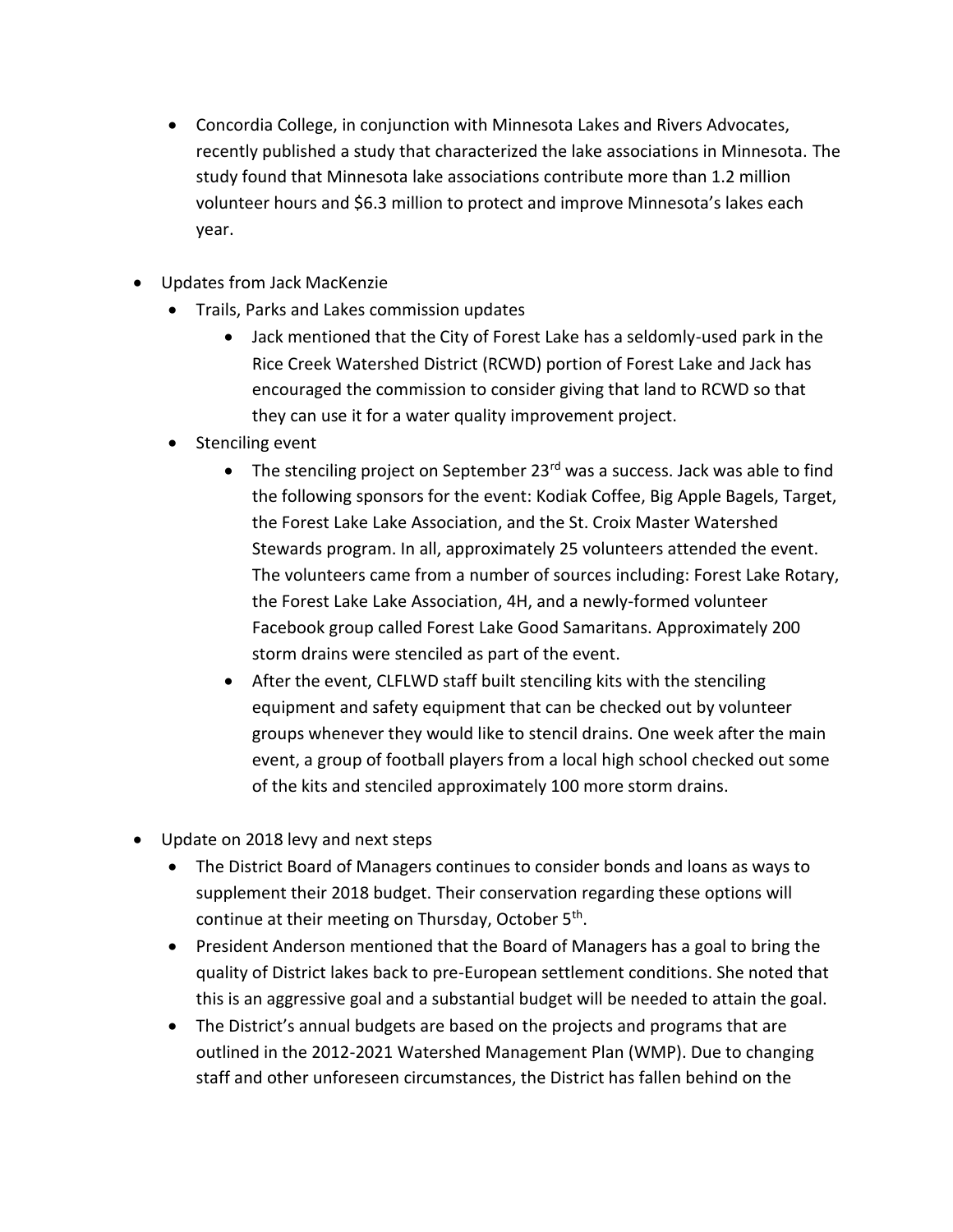implementation table outline in the WMP. The levy increase will allow the District to maintain progress toward achieving its ambitious water quality goals.

- The 2018 levy is currently set at \$1.6 million, but the Board of Managers is potentially interested in obtaining a \$400,000 bond or loan and decreasing the levy to \$1.2 million. For reference, the 2017 levy was approximately \$998,000. The proposed 2018 levy can be lowered between now and its December 15<sup>th</sup> due date, but it cannot be raised.
- President Anderson mentioned that the CLFLWD, in its early years, focused on intensive monitoring and diagnostic work. Now, the CLFLWD is moving into a period of water quality improvement project construction and this shift is consistent with what was forecasted in the 2012-2021 WMP. In 2019 and beyond, the levy will drop, as the District will not be constructing many new projects, but maintaining existing projects.
- Chris M. mentioned that our District likely has a lower human population density than other metro-area Districts, and thus may have less funding per lake to complete projects. No one else knew of any figures to either support or refute this observation.
- Randy S. noted that the CAC seems generally supportive of the idea of trying to accomplish all of the projects outlined in the Watershed Management Plan, but he worries that the proposed levy increase may attract negative attention to the District.
- There was discussion about the tax impact that the proposed levy would have on the average homeowner in the CLFLWD. Under the currently-proposed \$1.6 million levy, it is likely that the average homeowner would pay \$75-100 more to the District in 2018 than they did in 2017. Randy S. mentioned that many of the homes on Forest Lake and other District lakes are valued much higher than the average home property value and thus would see a higher increase.
- 2018 Potential Projects
	- Native wildflower plantings
		- The CAC worked with Mike Miron at Forest Lake High School to complete a native planting project at the District office earlier this year. The CAC expressed interest in expanding the scope of this program to potentially include more sites in 2018. The dead end streets around Forest Lake were talked about as potential project sites. The Forest Lake Lake Association may have funding or volunteers to help support this effort.
	- CAC members at board meetings